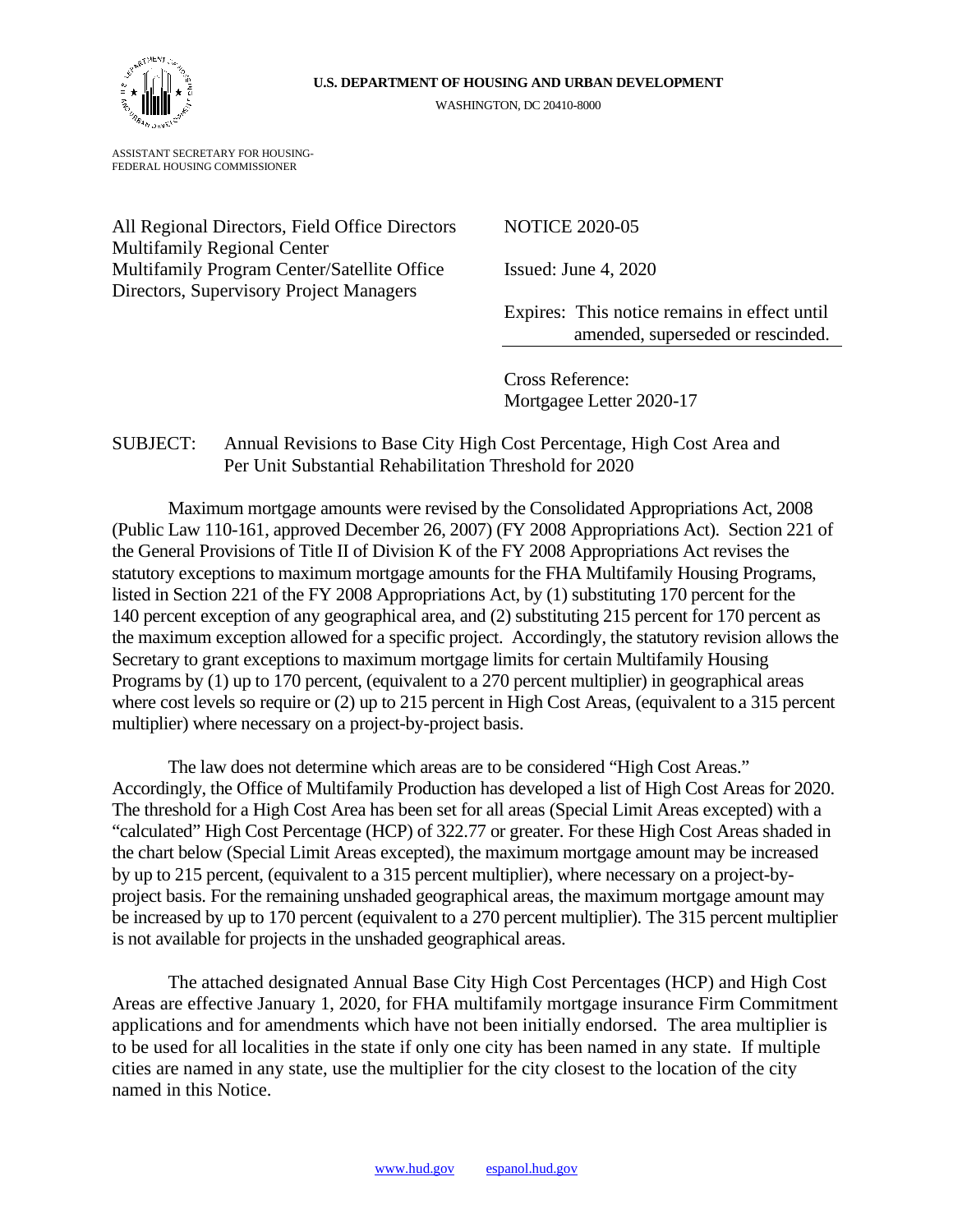## **PER UNIT LIMIT FOR SUBSTANTIAL REHABILITATION FOR CALENDAR YEAR 2020**

The 2016 Multifamily Accelerated Processing (MAP) Guide established a base amount of \$15,000 per unit to define substantial rehabilitation for FHA insured loan programs. Section 5.1.D.2 of the MAP guide requires that this base amount be adjusted periodically based on the percentage change published by the Consumer Financial Protection Bureau or other inflation cost index published by HUD. Accordingly, the 2020 base amount per dwelling unit to determine substantial rehabilitation for FHA insured loan programs of \$16,299 has been calculated based on the CPI-U of 2.3 percent increase applied to the previous year's base amount.

## **SPECIAL LIMIT AREAS**

Guam, the U.S. Virgin Islands, and the states of Alaska and Hawaii are Special Limit areas. Care should be taken to ensure that the appropriate limits are used for corresponding programs. The HCP for Special Limit Areas is 405 percent.

# **PAPERWORK REDUCTION ACT**

There are no information collection requirements in this Notice, and therefore the Paperwork Reduction Act of 1995 (44 U.S.C. 3501-3520) does not apply. In accordance with the Paperwork Reduction Act, an agency may not conduct or sponsor, and a person is not required to respond to, a collection of information unless the collection displays a currently valid OMB control number.

> Brian D. Montgomery Assistant Secretary for Housing – Federal Housing Commissioner

\_\_\_\_\_\_\_\_\_\_\_\_\_\_\_\_\_\_\_\_\_\_\_\_\_\_\_\_\_\_\_\_\_

Attachment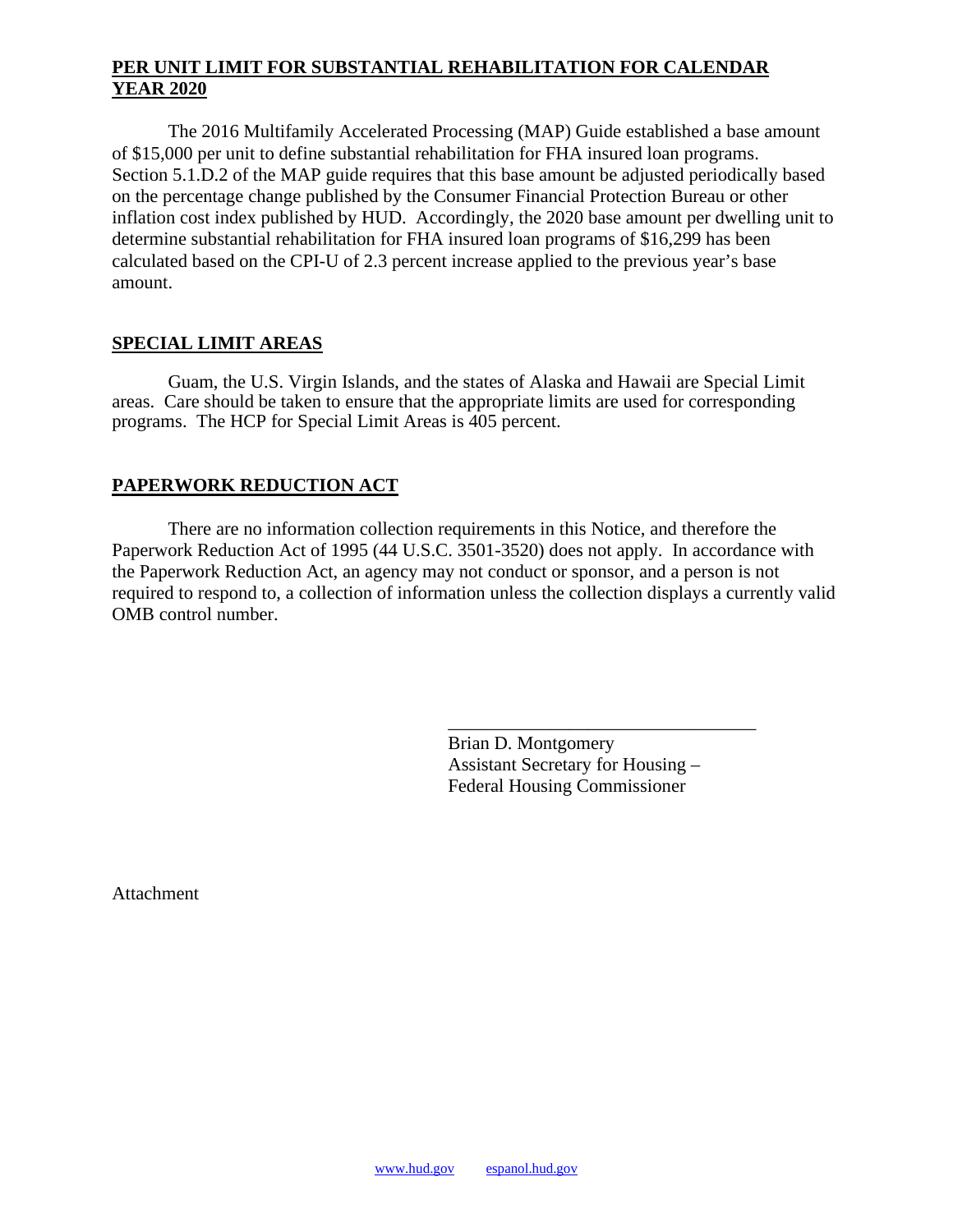## **FHA MULTIFAMILY STATUTORY MORTGAGE PROGRAMS BASE PERCENTAGES FOR HIGH COST AREAS – EFFECTIVE JANUARY 2020**

| <b>WESTERN REGION</b>                      | <b>High Cost Percentage</b> |
|--------------------------------------------|-----------------------------|
| San Francisco CA (Western Regional Office) | 270%                        |
| Los Angeles CA                             | 270%                        |
| Sacramento CA                              | 270%                        |
| San Diego CA                               | 270%                        |
| Santa Ana CA                               | 270%                        |
| Anchorage AK*                              | 405%                        |
| Guam**                                     | 405%                        |
| Phoenix AZ                                 | 270%                        |
| <b>Denver CO</b> (Satellite Office)        | 270%                        |
| <b>Boise ID</b>                            | 270%                        |
| Honolulu HI*                               | 405%                        |
| Helena MT                                  | 270%                        |
| Fargo ND                                   | 270%                        |
| Las Vegas NV                               | 270%                        |
| Portland OR                                | 270%                        |
| Sioux Falls SD                             | 261%                        |
| Salt Lake City UT                          | 270%                        |
| Seattle WA                                 | 270%                        |
| Spokane WA                                 | 270%                        |
| Casper WY                                  | 270%                        |

| <b>SOUTHWEST REGION</b>                  | <b>High Cost Percentage</b> |
|------------------------------------------|-----------------------------|
| Ft. Worth TX (Southwest Regional Office) | 252%                        |
| Dallas TX                                | 252%                        |
| Houston TX                               | 247%                        |
| Lubbock TX                               | 237%                        |
| San Antonio TX                           | 224%                        |
| Little Rock AR                           | 246%                        |
| Des Moines IA                            | 270%                        |
| Topeka KS                                | 266%                        |
| New Orleans LA                           | 249%                        |
| Shreveport LA                            | 242%                        |
| <b>Kansas City MO (Satellite Office)</b> | 270%                        |
| St. Louis MO                             | 270%                        |
| Omaha NE                                 | 262%                        |
| Albuquerque NM                           | 270%                        |
| Oklahoma City OK                         | 259%                        |
| Tulsa OK                                 | 248%                        |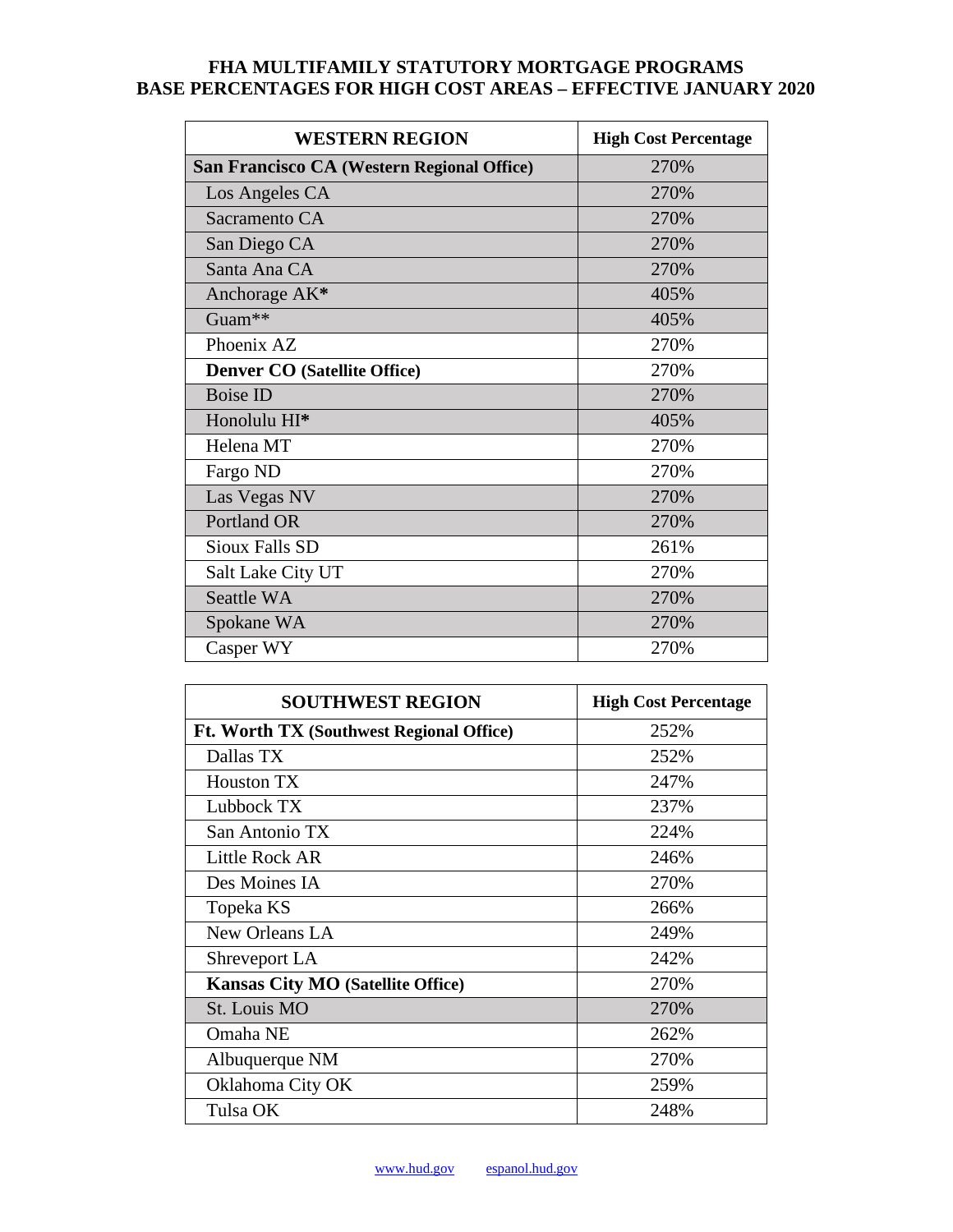| <b>SOUTHEAST REGION</b>                       | <b>High Cost Percentage</b> |
|-----------------------------------------------|-----------------------------|
| <b>Atlanta GA (Southeast Regional Office)</b> | 270%                        |
| Birmingham AL                                 | 249%                        |
| <b>Jacksonville FL (Satellite Office)</b>     | 270%                        |
| Key West FL                                   | 270%                        |
| Miami FL                                      | 270%                        |
| Tampa FL                                      | 270%                        |
| Louisville KY                                 | 270%                        |
| Jackson MS                                    | 248%                        |
| Greensboro NC                                 | 270%                        |
| San Juan PR                                   | 270%                        |
| Columbia SC                                   | 270%                        |
| Knoxville TN                                  | 253%                        |
| Memphis TN                                    | 253%                        |
| Nashville TN                                  | 253%                        |
| US Virgin Islands*                            | 405%                        |

| <b>MIDWEST REGION</b>                       | <b>High Cost Percentage</b> |
|---------------------------------------------|-----------------------------|
| <b>Chicago IL (Midwest Regional Office)</b> | 270%                        |
| Springfield IL                              | 270%                        |
| Indianapolis IN                             | 270%                        |
| <b>Detroit MI</b> (Satellite Office)        | 270%                        |
| Grand Rapids MI                             | 270\%                       |
| <b>Minneapolis MN (Satellite Office)</b>    | 270%                        |
| Cincinnati OH                               | 270\%                       |
| Cleveland OH                                | 270%                        |
| Columbus OH                                 | 270%                        |
| Milwaukee WI                                | 270\%                       |